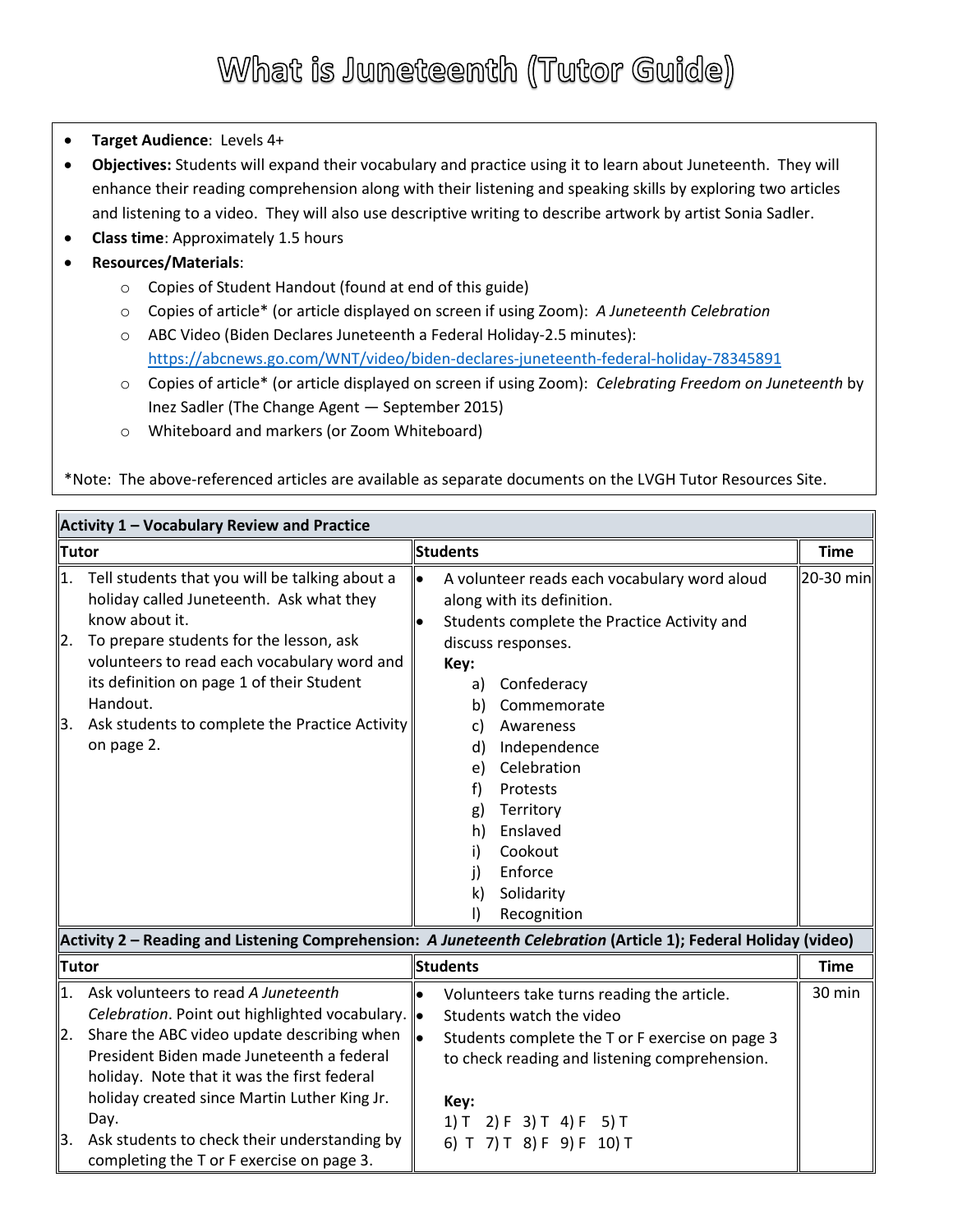| Activity 3 - Reading Text and Describing Art: Celebrating Freedom on Juneteenth (Article 2) |                                                                                                                                                                                                                                                                                                                                                                                                                                                                                                                                                                                                                                                                                                                                                                                            |                              |                                                                                                                                                                                                                                                                                                                                                                                 |             |  |  |
|---------------------------------------------------------------------------------------------|--------------------------------------------------------------------------------------------------------------------------------------------------------------------------------------------------------------------------------------------------------------------------------------------------------------------------------------------------------------------------------------------------------------------------------------------------------------------------------------------------------------------------------------------------------------------------------------------------------------------------------------------------------------------------------------------------------------------------------------------------------------------------------------------|------------------------------|---------------------------------------------------------------------------------------------------------------------------------------------------------------------------------------------------------------------------------------------------------------------------------------------------------------------------------------------------------------------------------|-------------|--|--|
| <b>Tutor</b>                                                                                |                                                                                                                                                                                                                                                                                                                                                                                                                                                                                                                                                                                                                                                                                                                                                                                            | <b>Students</b>              |                                                                                                                                                                                                                                                                                                                                                                                 | <b>Time</b> |  |  |
| 1.<br> 2.<br>3.<br>Ι4.                                                                      | Ask students to take turns reading the article<br>called Celebrating Freedom on Juneteenth<br>(pages 1-3). As students read, ask them to<br>circle any vocabulary words that are new to<br>them. Discuss the meaning of any new<br>vocabulary and ask students to summarize<br>what they learned from the article.<br>Ask students to turn to page 4 of their<br>Student Handout to describe the two<br>paintings that are included with the article<br>("Juneteenth at Oak Bluffs" and "Jubilee").<br>Optional: In pairs, ask students to share what<br>they wrote with each other.<br>Discuss the paintings with the entire class.<br>Note: Page 3 of the article ("Post-Reading")<br>contains additional activities you may choose to<br>complete with your students depending on their | lo<br>$\bullet$<br>$\bullet$ | Students take turns reading the article on pages 1-<br>3 aloud. They circle vocabulary words that are<br>new to them.<br>Students take turns summarizing what they<br>learned from the article.<br>Students write about the artwork included in the<br>article. Optional: They discuss what they wrote in<br>pairs.<br>Students share what they have written with the<br>class. | 30 min      |  |  |
|                                                                                             | llinterest and level.                                                                                                                                                                                                                                                                                                                                                                                                                                                                                                                                                                                                                                                                                                                                                                      |                              |                                                                                                                                                                                                                                                                                                                                                                                 |             |  |  |
|                                                                                             | Activity 4 – Summary                                                                                                                                                                                                                                                                                                                                                                                                                                                                                                                                                                                                                                                                                                                                                                       |                              |                                                                                                                                                                                                                                                                                                                                                                                 |             |  |  |
| <b>Tutor</b>                                                                                |                                                                                                                                                                                                                                                                                                                                                                                                                                                                                                                                                                                                                                                                                                                                                                                            | <b>Students</b>              |                                                                                                                                                                                                                                                                                                                                                                                 | <b>Time</b> |  |  |
|                                                                                             | Ask students to share what they will take<br>away from the lesson.                                                                                                                                                                                                                                                                                                                                                                                                                                                                                                                                                                                                                                                                                                                         | $\bullet$                    | Students share their learnings.                                                                                                                                                                                                                                                                                                                                                 | 5 min       |  |  |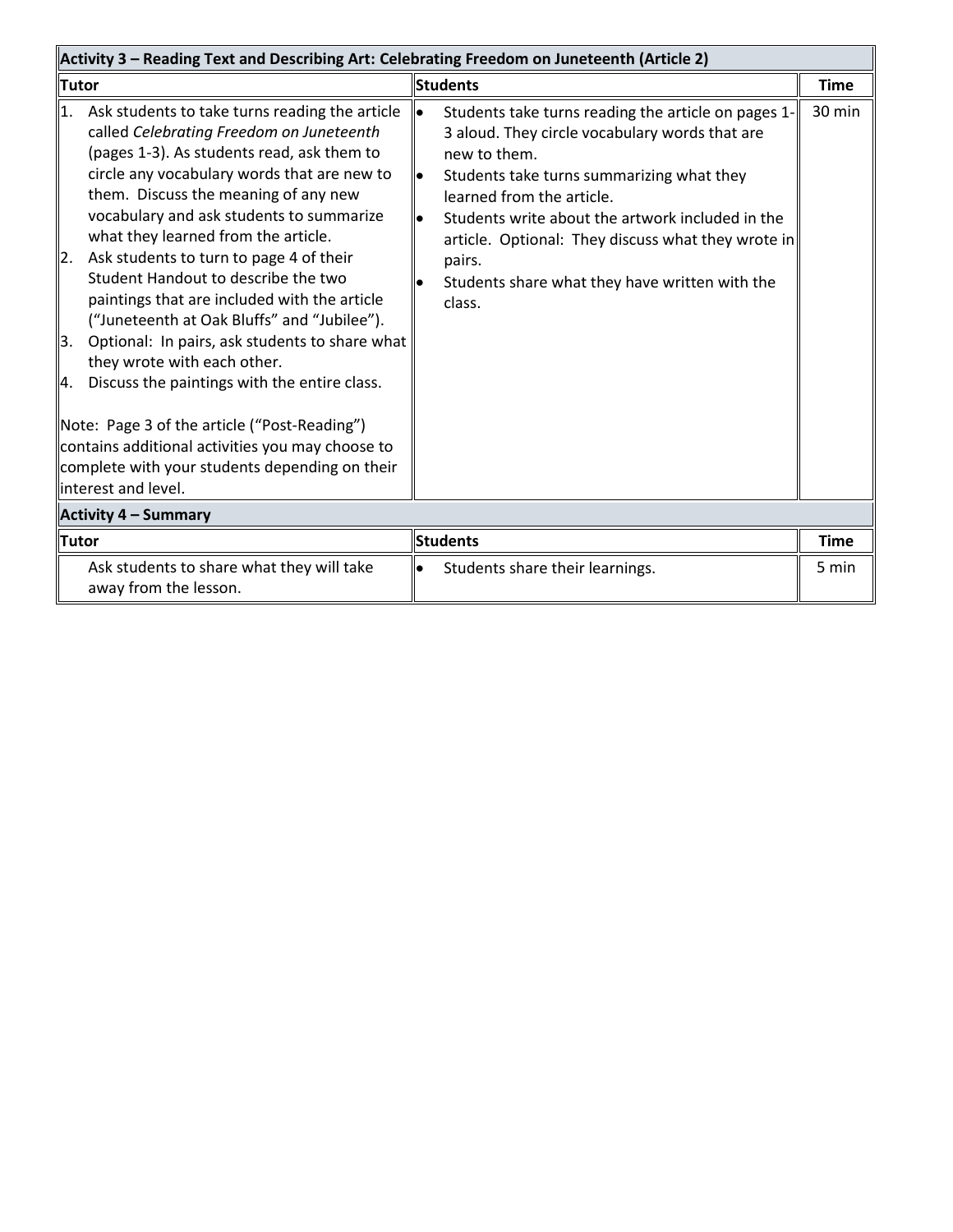What is Juneteenth? (Student Handout)

| 1. commemorate  | To remember, celebrate or honor something (or someone)                                                                            |
|-----------------|-----------------------------------------------------------------------------------------------------------------------------------|
| 2. independence | <b>Freedom or liberty</b>                                                                                                         |
| 3. territory    | Area of land (plural=territories)                                                                                                 |
| 4. enslaved     | A person who is not free; a slave                                                                                                 |
| 5. Confederacy  | A political union. The Southern States that fought the Northern States in<br>the American Civil War are known as the Confederacy. |
| 6. enforce      | To make people follow laws or rules                                                                                               |
| 7. celebration  | A party or event you have when you are happy, such as a birthday<br>celebration. (plural=celebrations)                            |
| 8. awareness    | Knowledge about something                                                                                                         |
| 9. solidarity   | Support for each other, unity                                                                                                     |
| 10. protests    | An event or action to show that you are against something<br>(plural=protests)                                                    |
|                 | Verb: to protest                                                                                                                  |
| 11. recognition | Awareness or knowledge of                                                                                                         |
|                 | Verb: to recognize                                                                                                                |
| 12. cookout     | A meal that is cooked outside, a barbecue                                                                                         |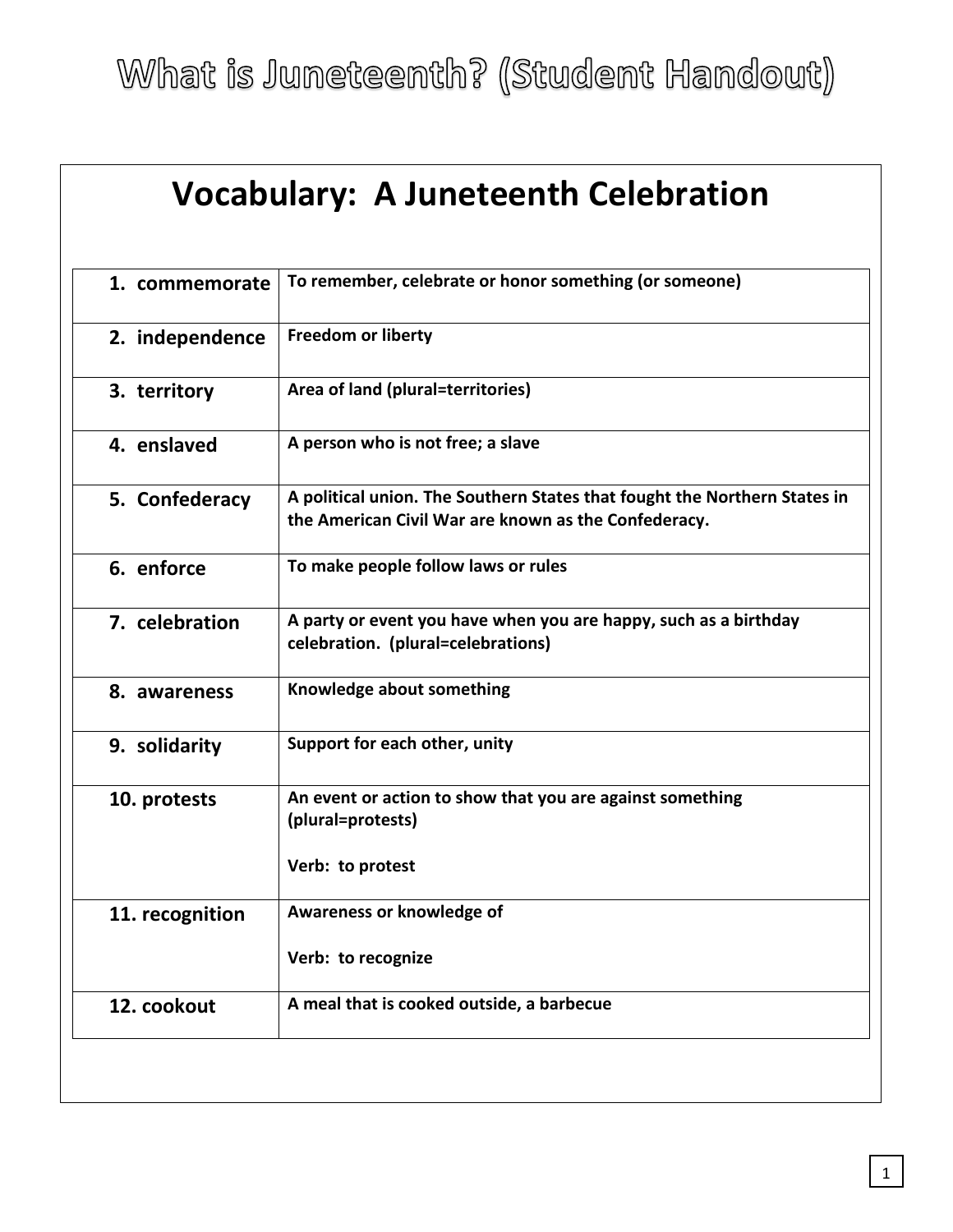# **Practice**

**Directions: Match the correct word with each sentence.**

| 1. commemorate  | a) The soldier was in the _________________ during the Civil<br>War.                      |
|-----------------|-------------------------------------------------------------------------------------------|
| 2. Independence | b) In the U.S., we Labor Day in September.                                                |
| 3. territory    | c) He is working to build greater _______________<br>0f<br>climate change.                |
| 4. enslaved     | d) The $4^{th}$ of July is also known as $\frac{1}{2}$ equanglentation Day in the<br>U.S. |
| 5. Confederacy  | e) We had a wonderful ______________ after the wedding<br>ceremony.                       |
| 6. enforce      | f) The students planned __________________ against the war.                               |
| 7. celebration  | g) Guam is a ________________ of the United States.                                       |
| 8. awareness    | h) The people did not have any freedom.                                                   |
| 9. solidarity   | i) We ate chicken, hotdogs, and ribs at the                                               |
| 10. protests    | j) The police __________________ laws about drinking and<br>driving.                      |
| 11. recognition | k) The people wore the same t-shirts to show ________<br>for their cause.                 |
| 12. cookout     | 1) Sal's boss thanked him in<br>of his good<br>work.                                      |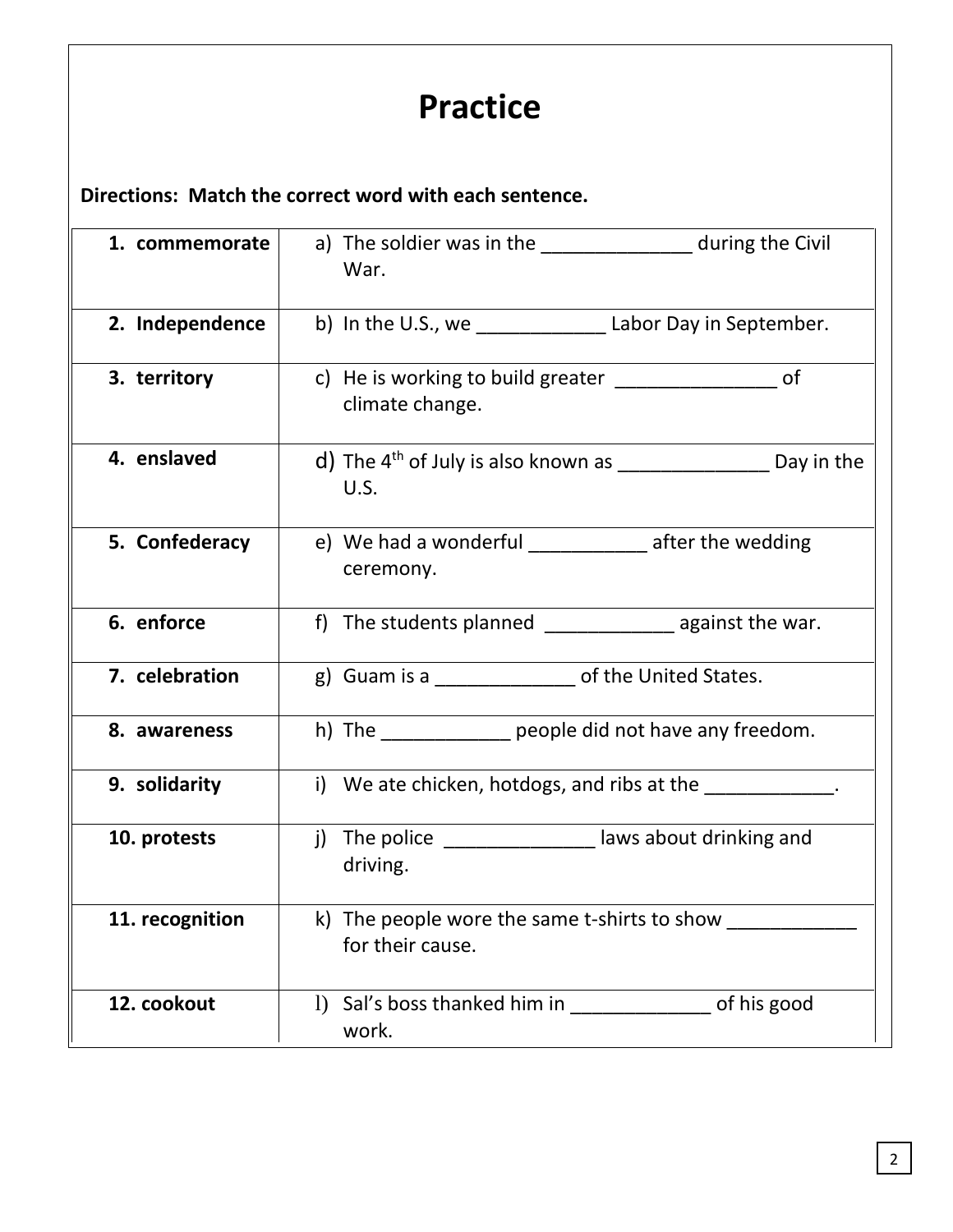## **Check Your Understanding**

#### **True or False?**

- 1. Juneteenth is short for "June 19<sup>th</sup>.
- 2. The Northern Confederacy wanted to maintain slavery, while the South wanted to stop slavery from spreading to new territories.
- 3. On January 1, 1863, President Abraham Lincoln issued the Emancipation Proclamation which declared freedom for enslaved people in the Confederacy.
- 4. Many enslaved people did not find out that they were free until more than twenty years later because slave owners kept the news a secret.
- 5. On June 19, 1865, 250,000 people in Galveston, Texas, found out that they had been freed from slavery.
- 6. Over the years, Black people from Galveston, Texas moved to different cities, and the celebration spread. Juneteenth is also called Emancipation Day, or Freedom Day.
- 7. President Biden made Juneteenth a federal holiday.
- 8. The White House was not built by enslaved people.
- 9. Miss Opal Lee worked very hard and marched for years to make Martin Luther King, Jr. Day a federal holiday.
- 10. Sadly, some states will try to suppress or limit voting rights with new laws.